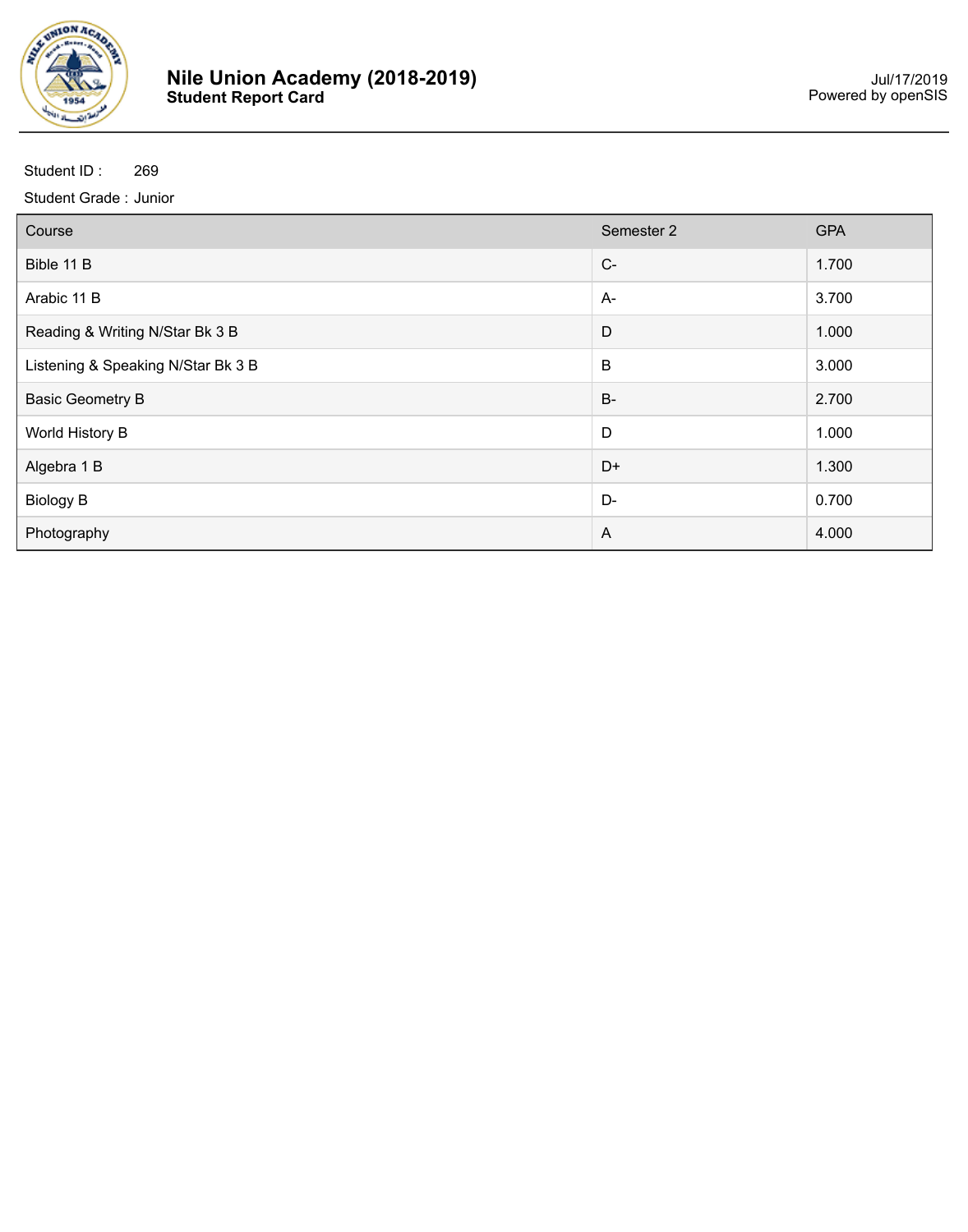

| Course                             | Semester 2     | <b>GPA</b>  |
|------------------------------------|----------------|-------------|
| Bible 11 B                         | $A -$          | 3.700       |
| Arabic 11 B                        | $\mathsf{A}$   | 4.000       |
| <b>Physical Science B</b>          | $D+$           | 1.300       |
| Reading & Writing N/Star Bk 4 B    | B              | 3.000       |
| Listening & Speaking N/Star Bk 3 B | $\overline{A}$ | 4.000       |
| <b>Basic Geometry B</b>            | $C+$           | 2.300       |
| World History B                    | $\sf B$        | 3.000       |
| Basic Arabic II B                  | F              | $\mathbf 0$ |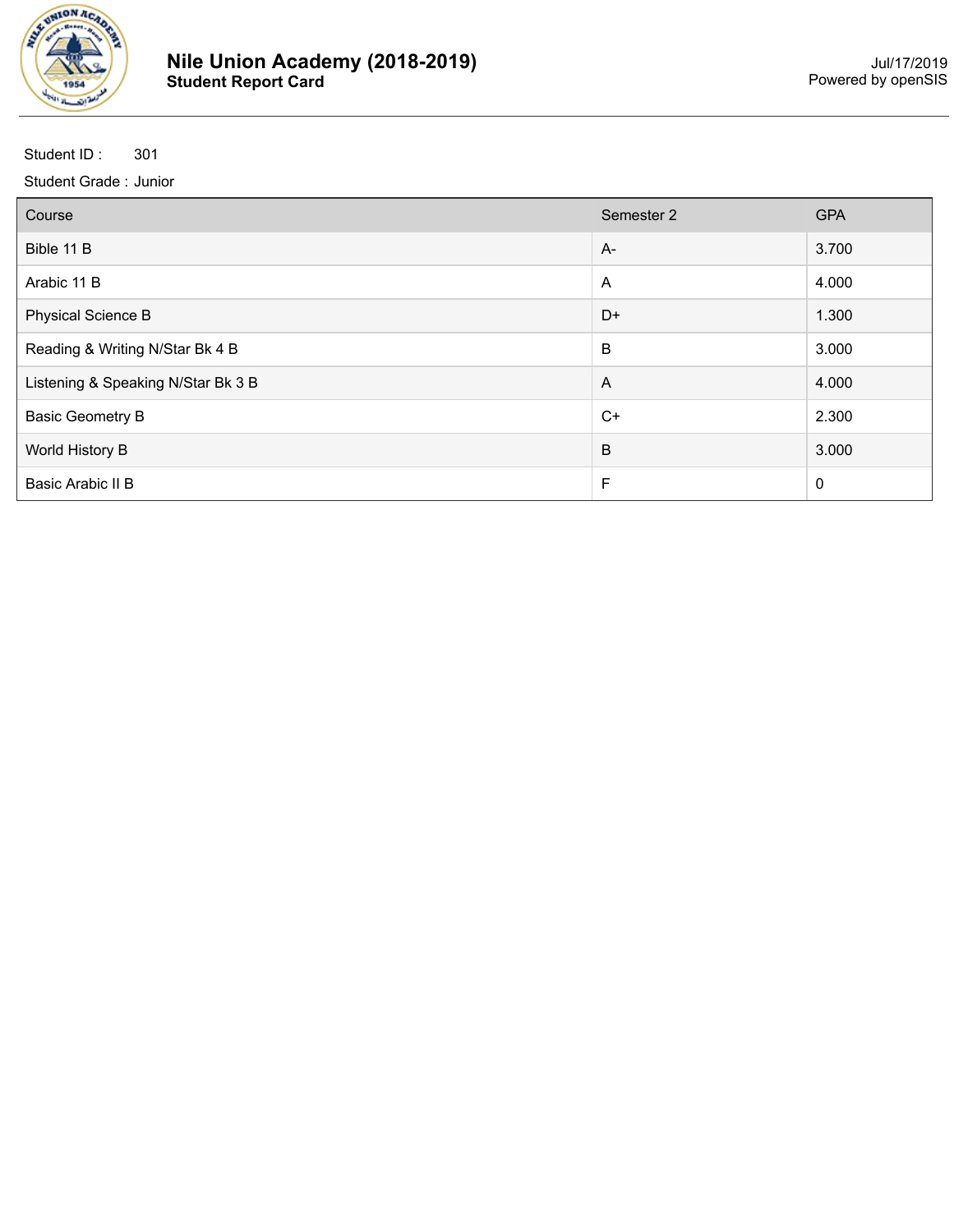

| Course                             | Semester 2   | <b>GPA</b>  |
|------------------------------------|--------------|-------------|
| Bible 11 B                         | $\mathsf{A}$ | 4.000       |
| Bible 9 B                          | F            | $\mathbf 0$ |
| <b>Computer Application</b>        | F            | $\pmb{0}$   |
| <b>Physical Science B</b>          | <b>B-</b>    | 2.700       |
| Pre Algebra B                      | F            | $\mathbf 0$ |
| Reading & Writing N/Star Bk 4 B    | B            | 3.000       |
| Listening & Speaking N/Star Bk 5 B | $\mathsf{A}$ | 4.000       |
| Modern World History B             | $\mathsf{A}$ | 4.000       |
| World History B                    | A            | 4.000       |
| Photography                        | $\mathsf{A}$ | 4.000       |
| Basic Arabic II B                  | $\mathsf{A}$ | $\mathbf 0$ |
| <b>Computer Application</b>        | A            | 4.000       |
| Pre Algebra B                      | $\sf B$      | 3.000       |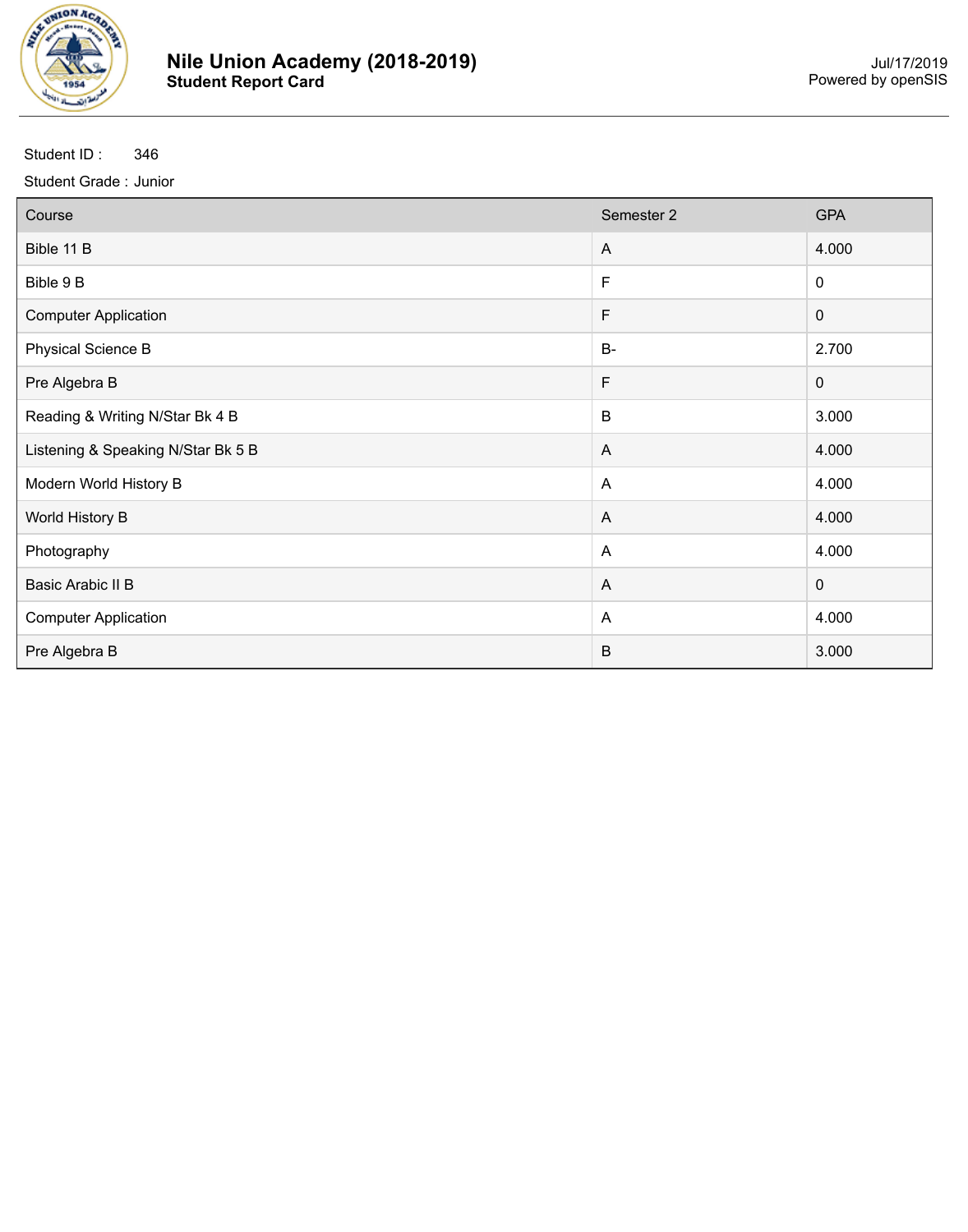

| Course                             | Semester 2     | <b>GPA</b> |
|------------------------------------|----------------|------------|
| Bible 11 B                         | $\overline{A}$ | 4.000      |
| Arabic 11 B                        | $\overline{A}$ | 4.000      |
| <b>Chemistry B</b>                 | $\overline{A}$ | 4.000      |
| <b>Advanced English B</b>          | A-             | 3.700      |
| Listening & Speaking N/Star Bk 5 B | $B-$           | 2.700      |
| Geometry B                         | $B-$           | 2.700      |
| World History B                    | $\overline{A}$ | 4.000      |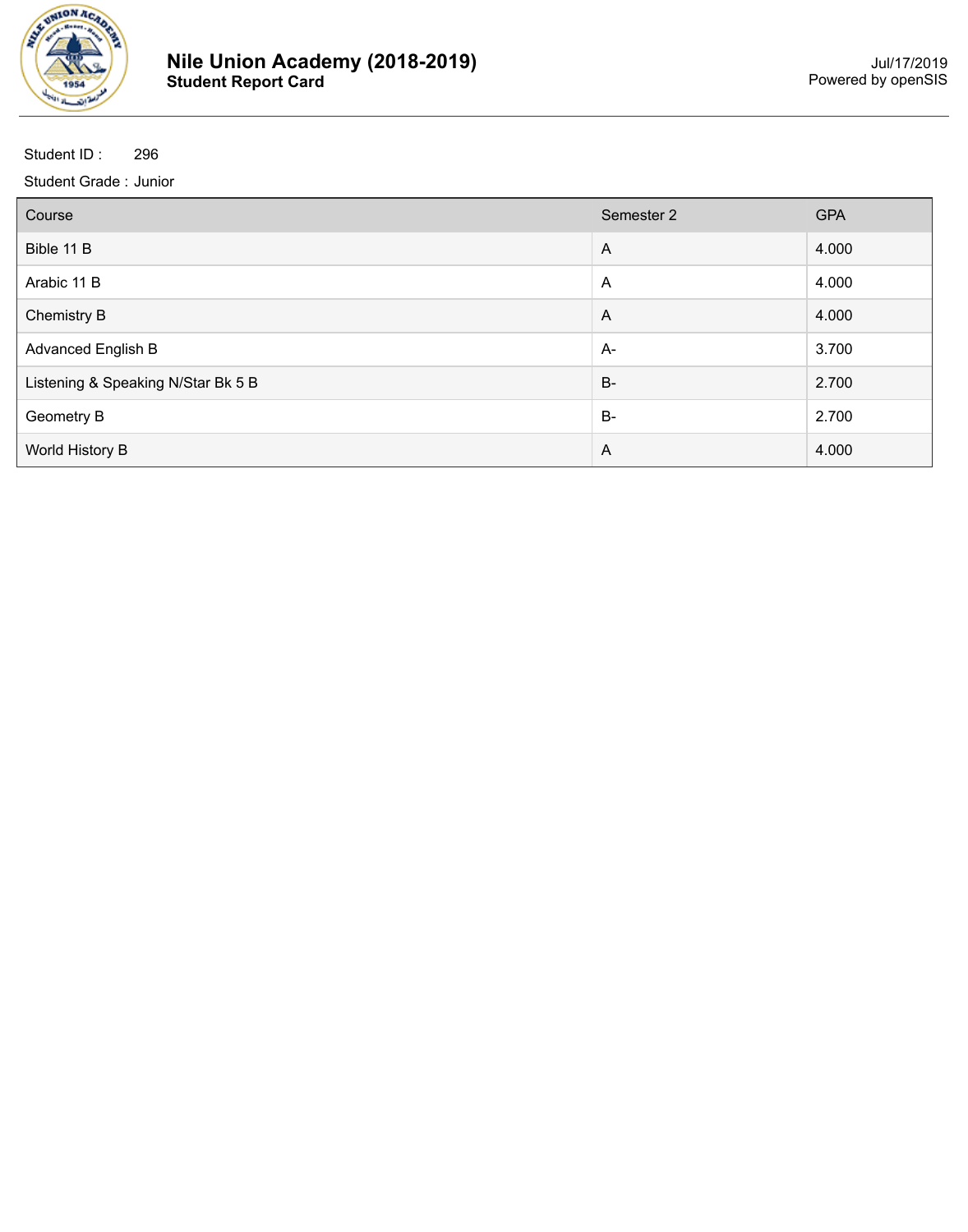

| Course                             | Semester 2     | <b>GPA</b> |
|------------------------------------|----------------|------------|
| Bible 11 B                         | $\overline{A}$ | 4.000      |
| Reading & Writing N/Star Bk 4 B    | $B+$           | 3.300      |
| Listening & Speaking N/Star Bk 4 B | B              | 3.000      |
| <b>Basic Geometry B</b>            | $A-$           | 3.700      |
| World History B                    | $\overline{A}$ | 4.000      |
| Algebra 1 B                        | $C-$           | 1.700      |
| Choir                              | A              | 4.000      |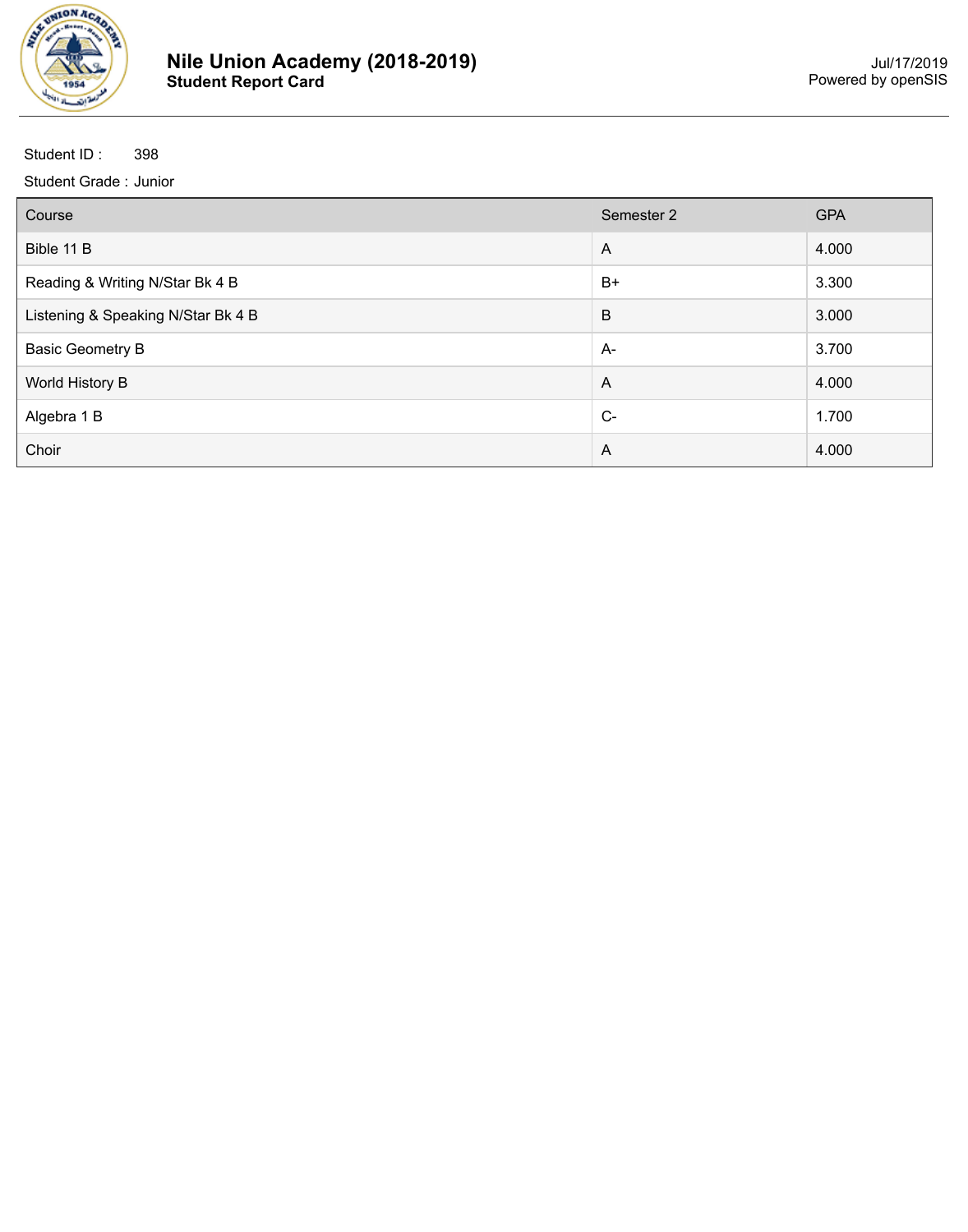

| Course                             | Semester 2 | <b>GPA</b>  |
|------------------------------------|------------|-------------|
| Bible 11 B                         | <b>B-</b>  | 2.700       |
| <b>Physical Science B</b>          | D          | 1.000       |
| Reading & Writing N/Star Bk 4 B    | B          | 3.000       |
| Listening & Speaking N/Star Bk 4 B | $B+$       | 3.300       |
| <b>Basic Geometry B</b>            | $C+$       | 2.300       |
| World History B                    | B          | 3.000       |
| Basic Arabic II B                  | F          | $\mathbf 0$ |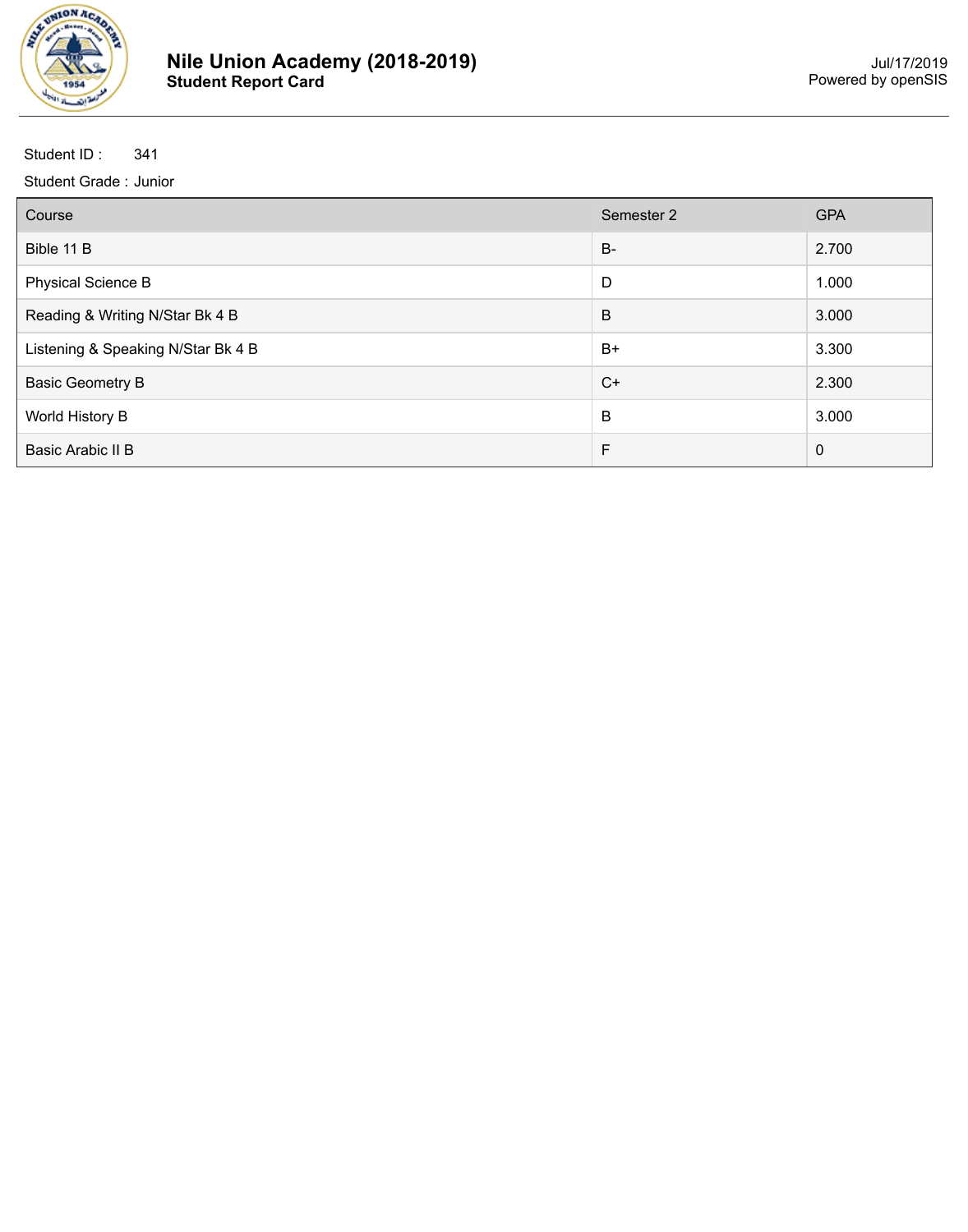

| Course                             | Semester 2     | <b>GPA</b> |
|------------------------------------|----------------|------------|
| Bible 11 B                         | $\overline{A}$ | 4.000      |
| Arabic 11 B                        | A              | 4.000      |
| <b>Chemistry B</b>                 | $\overline{A}$ | 4.000      |
| Reading & Writing N/Star Bk 4 B    | $\overline{A}$ | 4.000      |
| Listening & Speaking N/Star Bk 4 B | $\overline{A}$ | 4.000      |
| <b>Geometry B</b>                  | $\overline{A}$ | 4.000      |
| World History B                    | $\overline{A}$ | 4.000      |
| Choir                              | A              | 4.000      |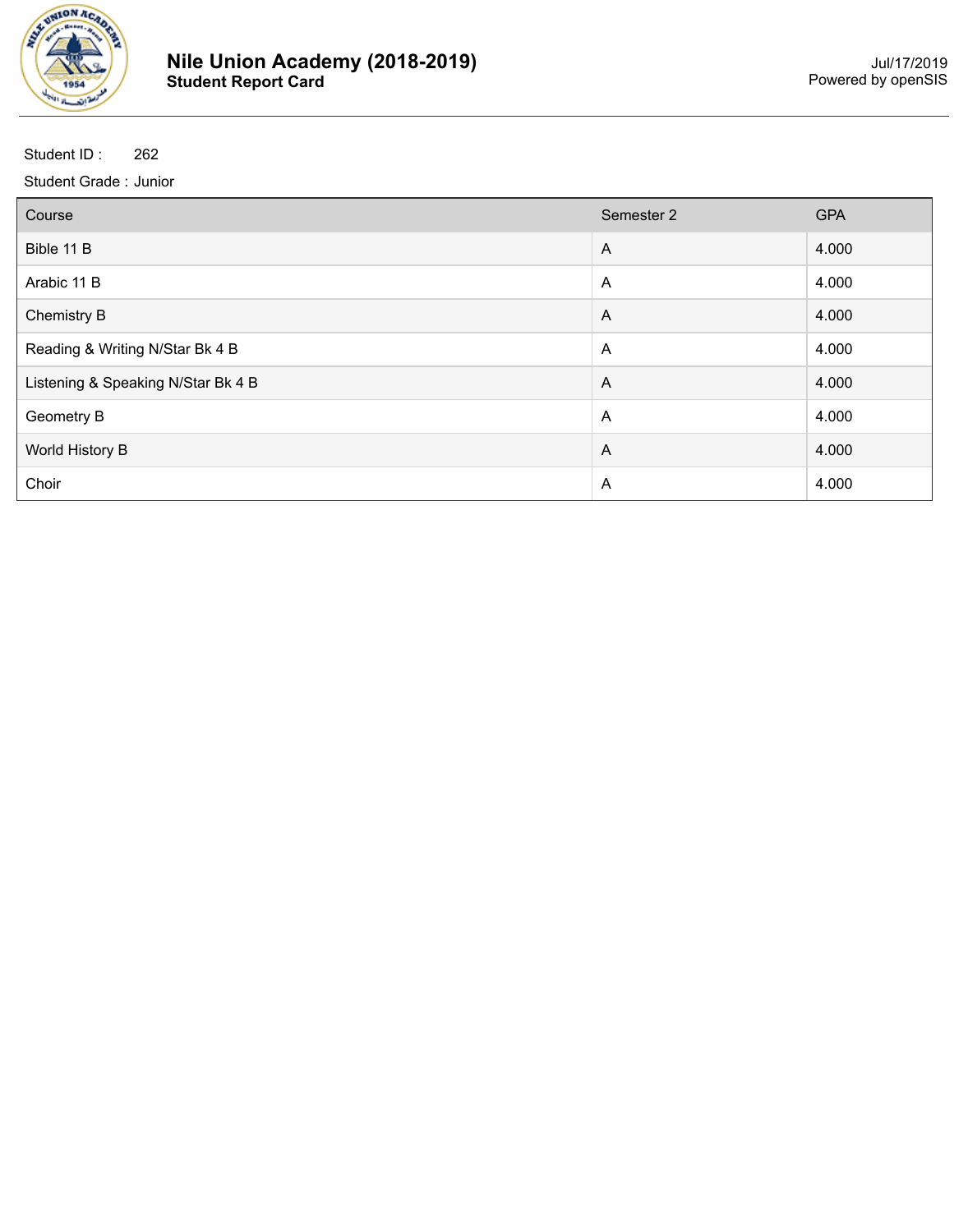

| Course                             | Semester 2     | <b>GPA</b> |
|------------------------------------|----------------|------------|
| Bible 11 B                         | B              | 3.000      |
| Arabic 11 B                        | A              | 4.000      |
| <b>Chemistry B</b>                 | B              | 3.000      |
| Reading & Writing N/Star Bk 4 B    | $\overline{A}$ | 4.000      |
| Listening & Speaking N/Star Bk 4 B | $B+$           | 3.300      |
| <b>Geometry B</b>                  | D-             | 0.700      |
| World History B                    | $\overline{A}$ | 4.000      |
| Photography                        | A              | 4.000      |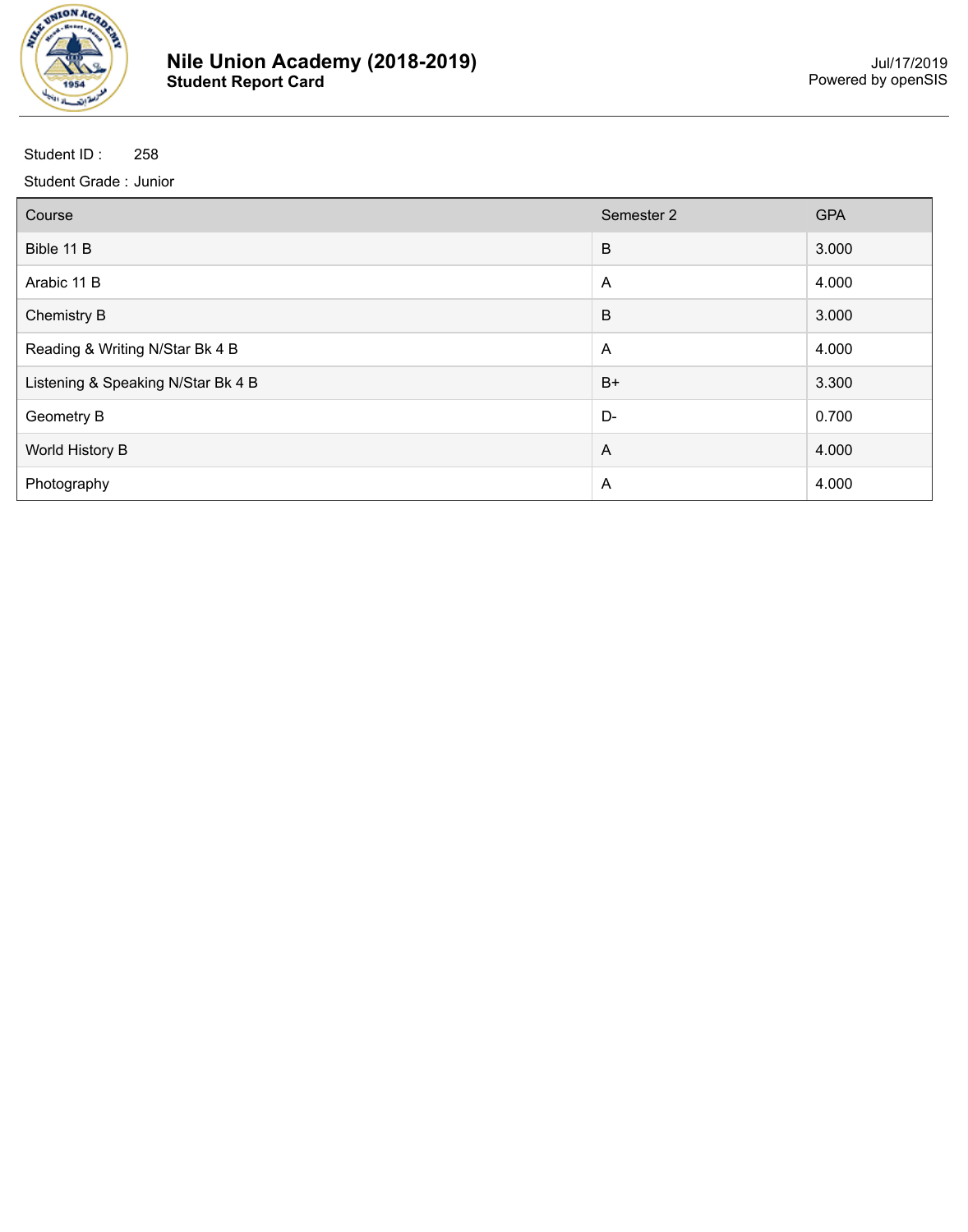

| Course                             | Semester 2     | <b>GPA</b>  |
|------------------------------------|----------------|-------------|
| Bible 11 B                         | $\mathsf{C}$   | 2.000       |
| <b>Physical Science B</b>          | F              | $\mathbf 0$ |
| Reading & Writing N/Star Bk 3 B    | D              | 1.000       |
| Listening & Speaking N/Star Bk 4 B | $C+$           | 2.300       |
| <b>Basic Geometry B</b>            | D              | 1.000       |
| World History B                    | D-             | 0.700       |
| Choir                              | $\overline{A}$ | 4.000       |
| Basic Arabic II B                  | F              | $\mathbf 0$ |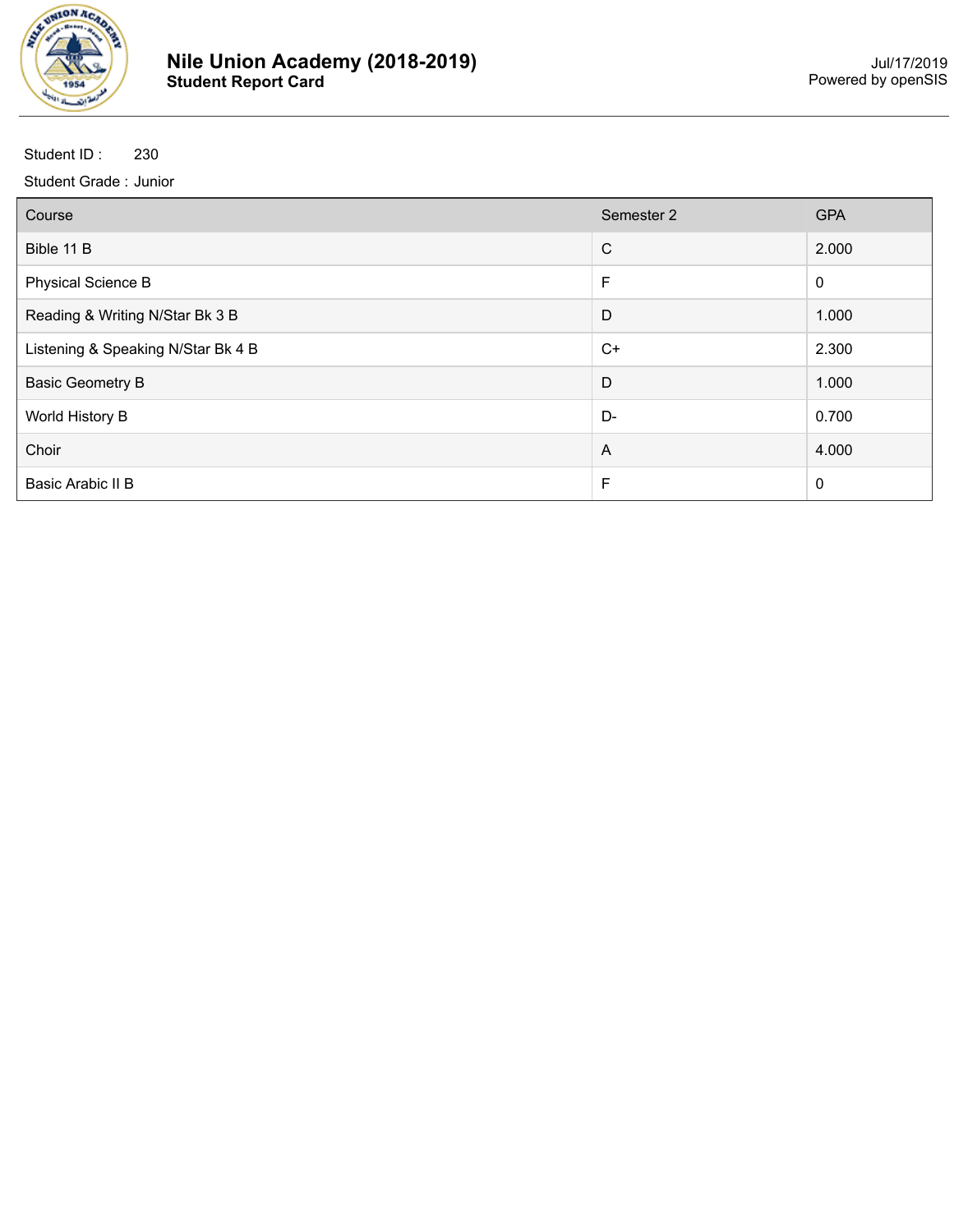

| Course                             | Semester 2   | <b>GPA</b>  |
|------------------------------------|--------------|-------------|
| Bible 11 B                         | $A-$         | 3.700       |
| <b>Physical Science B</b>          | D-           | 0.700       |
| Reading & Writing N/Star Bk 3 B    | D            | 1.000       |
| Listening & Speaking N/Star Bk 4 B | B            | 3.000       |
| <b>Basic Geometry B</b>            | $\mathsf{C}$ | 2.000       |
| World History B                    | B            | 3.000       |
| Basic Algebra 1 B                  | $\mathsf{C}$ | 2.000       |
| Photography                        | A            | 4.000       |
| Basic Arabic II B                  | F            | $\mathbf 0$ |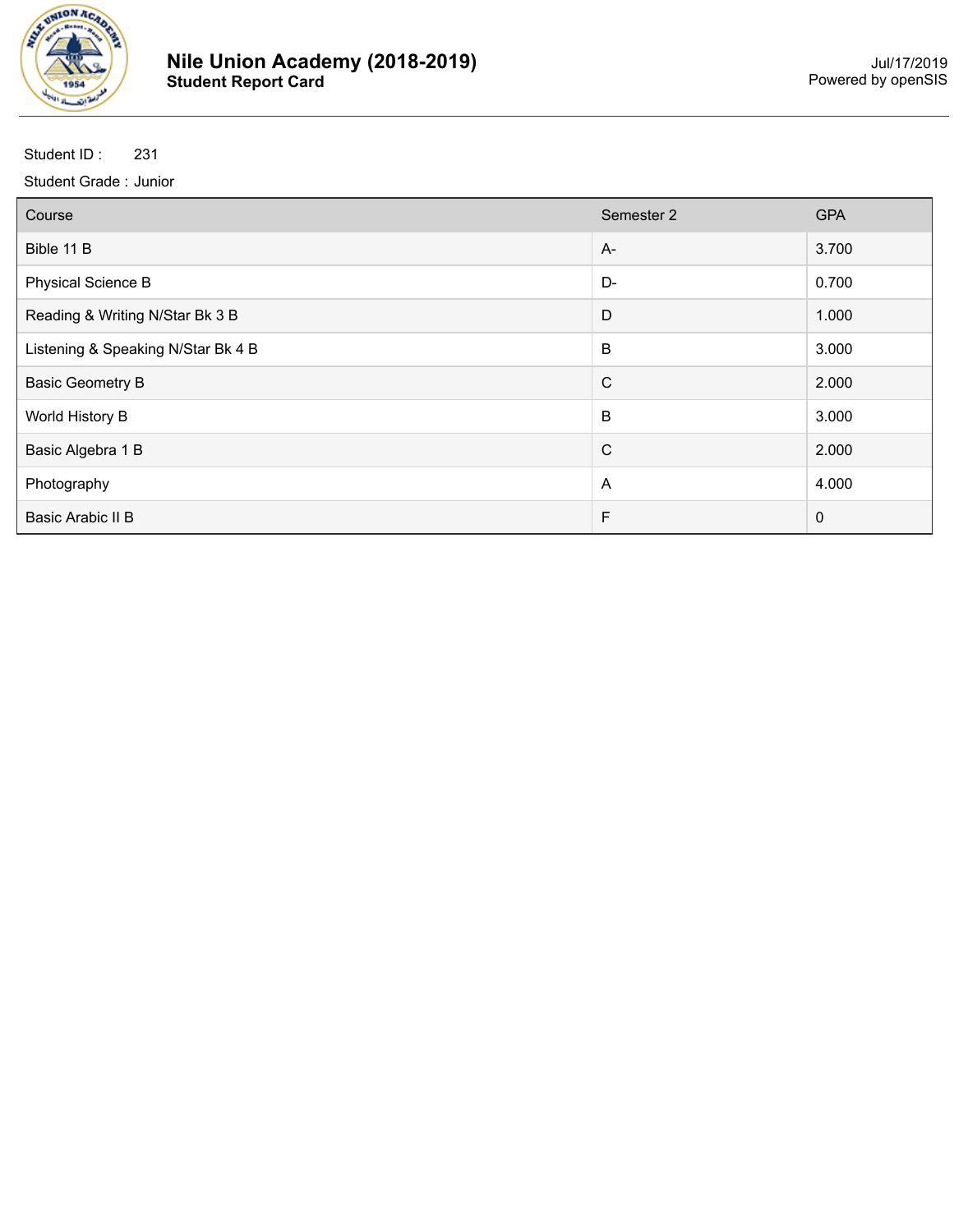

| Course                             | Semester 2     | <b>GPA</b>  |
|------------------------------------|----------------|-------------|
| Bible 11 B                         | $B+$           | 3.300       |
| <b>Physical Science B</b>          | F              | $\mathbf 0$ |
| Reading & Writing N/Star Bk 4 B    | D+             | 1.300       |
| Listening & Speaking N/Star Bk 4 B | B              | 3.000       |
| <b>Basic Geometry B</b>            | $\mathsf{C}$   | 2.000       |
| World History B                    | $B+$           | 3.300       |
| Choir                              | $\overline{A}$ | 4.000       |
| Basic Arabic II B                  | F              | $\mathbf 0$ |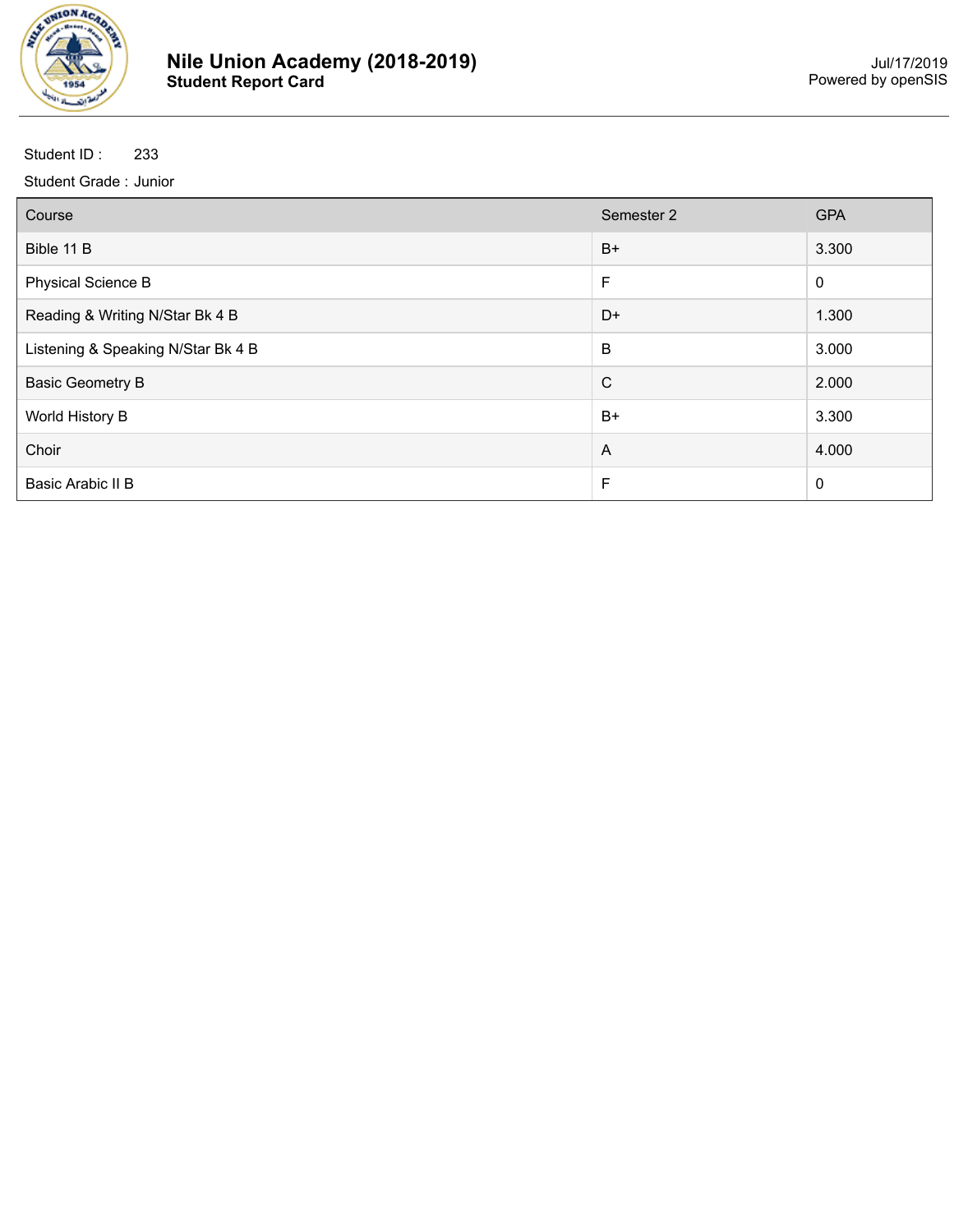

| Course                             | Semester 2     | <b>GPA</b> |
|------------------------------------|----------------|------------|
| Bible 11 B                         | $A-$           | 3.700      |
| Arabic 11 B                        | A              | 4.000      |
| <b>Chemistry B</b>                 | B              | 3.000      |
| Reading & Writing N/Star Bk 4 B    | $\overline{A}$ | 4.000      |
| Listening & Speaking N/Star Bk 4 B | $A-$           | 3.700      |
| Geometry B                         | $C-$           | 1.700      |
| World History B                    | $B+$           | 3.300      |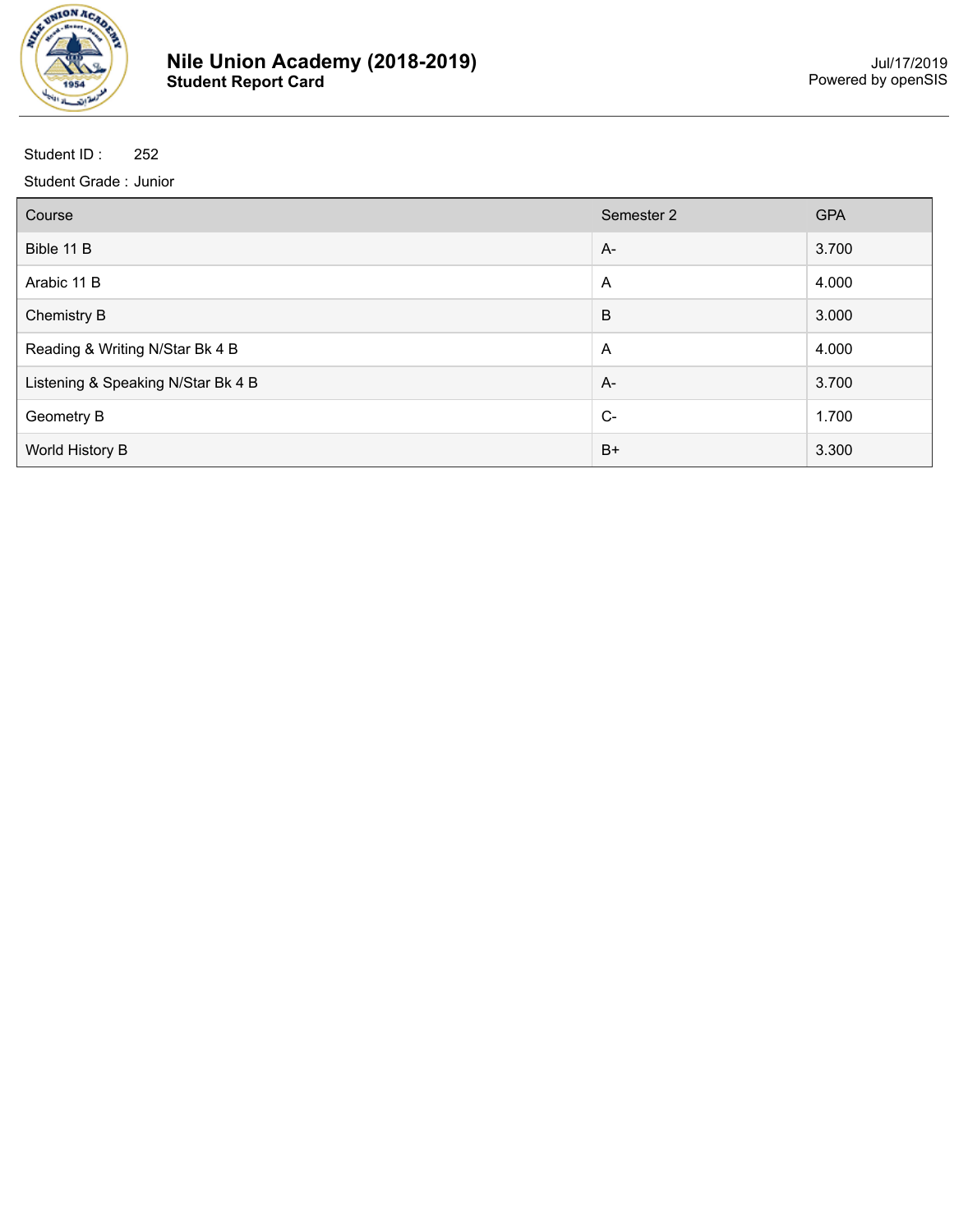

| Course                             | Semester 2     | <b>GPA</b> |
|------------------------------------|----------------|------------|
| Bible 11 B                         | $A-$           | 3.700      |
| Arabic 11 B                        | A              | 4.000      |
| <b>Chemistry B</b>                 | A-             | 3.700      |
| Reading & Writing N/Star Bk 4 B    | $B-$           | 2.700      |
| Listening & Speaking N/Star Bk 4 B | $\overline{A}$ | 4.000      |
| Geometry B                         | B              | 3.000      |
| World History B                    | $\overline{A}$ | 4.000      |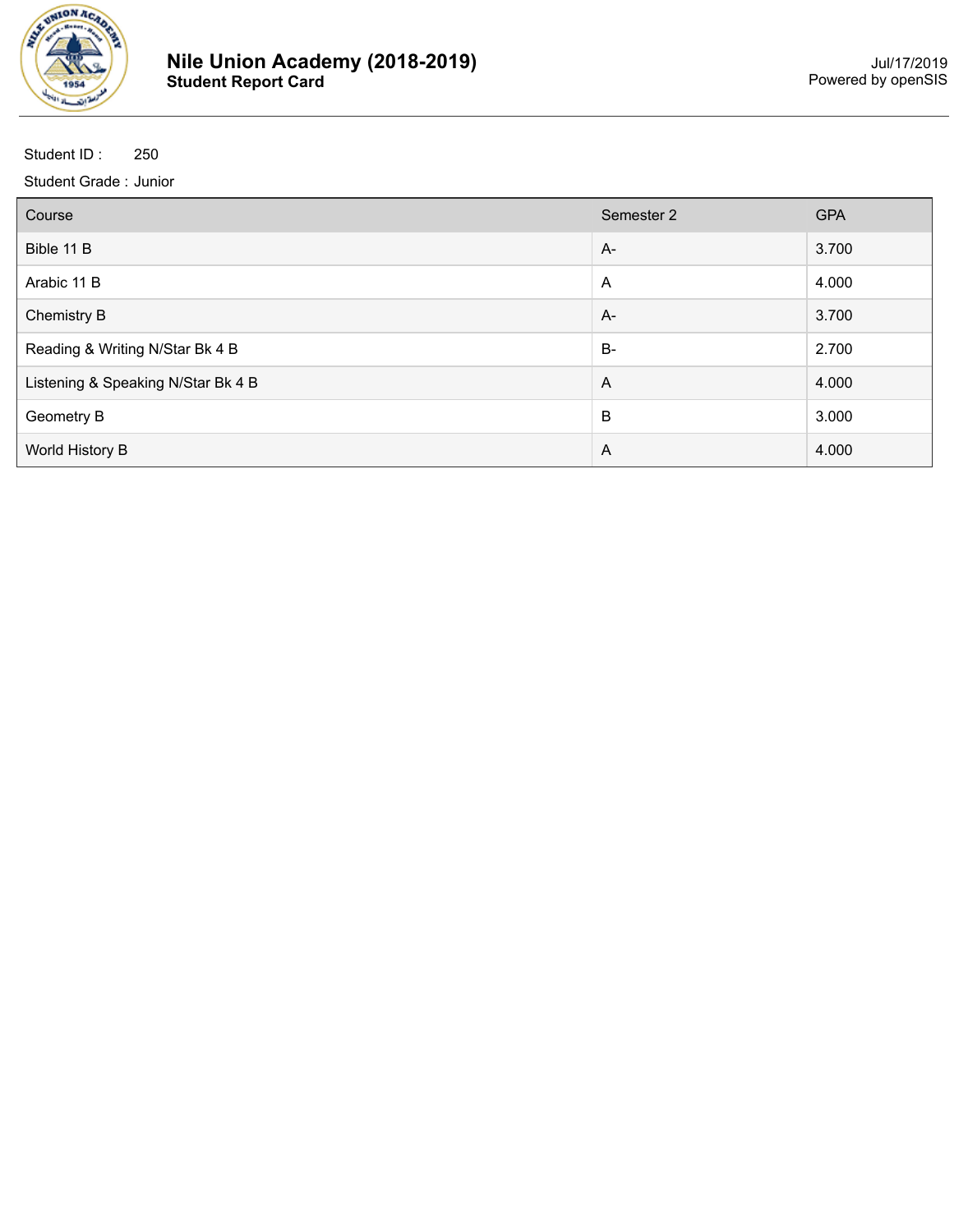

| Course                             | Semester 2     | <b>GPA</b> |
|------------------------------------|----------------|------------|
| Bible 11 B                         | $A-$           | 3.700      |
| Arabic 11 B                        | $\overline{A}$ | 4.000      |
| <b>Chemistry B</b>                 | $B-$           | 2.700      |
| Reading & Writing N/Star Bk 4 B    | $A-$           | 3.700      |
| Listening & Speaking N/Star Bk 4 B | $B-$           | 2.700      |
| <b>Geometry B</b>                  | D+             | 1.300      |
| World History B                    | $B -$          | 2.700      |
| Photography                        | A              | 4.000      |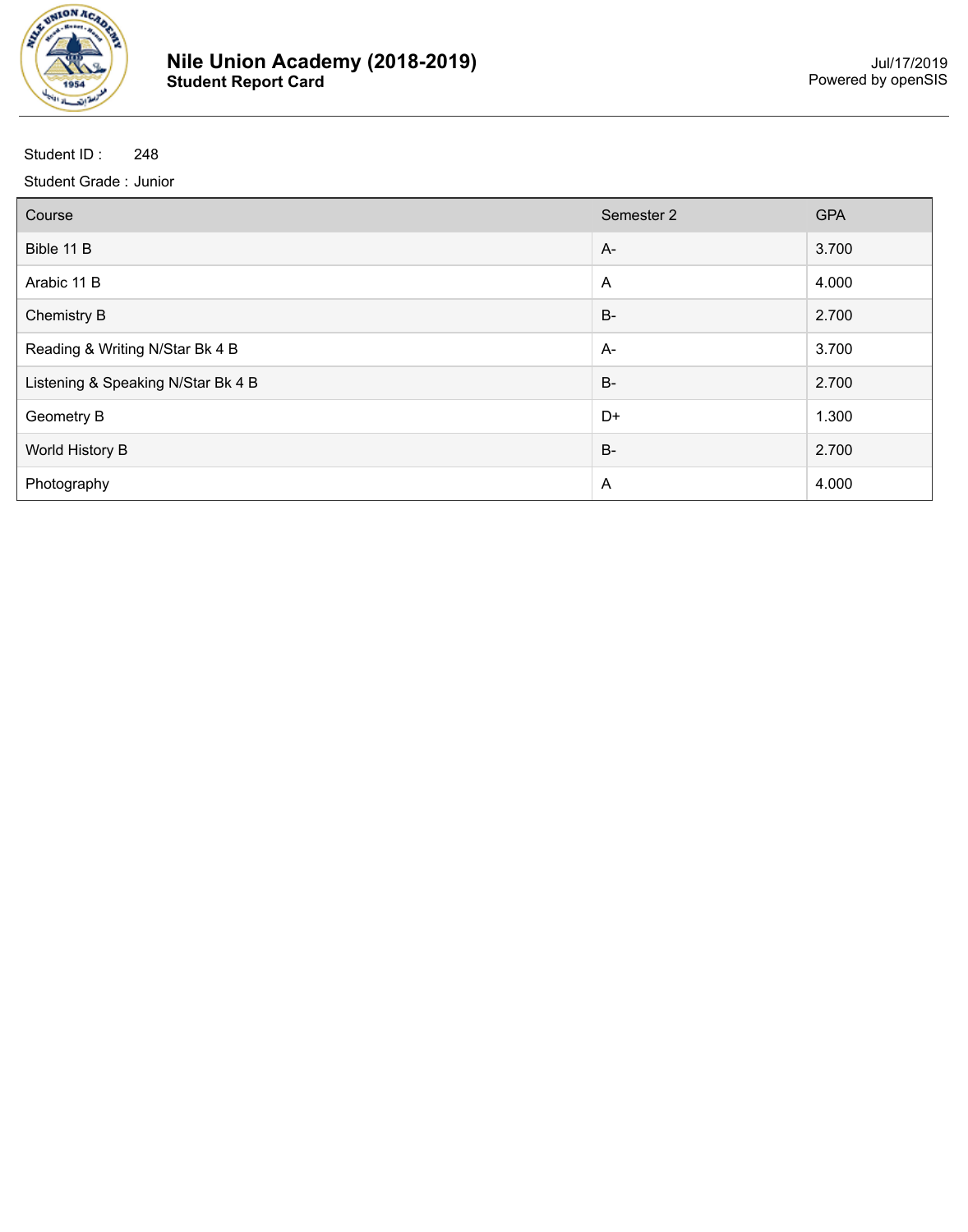

| Course                             | Semester 2     | <b>GPA</b> |
|------------------------------------|----------------|------------|
| Bible 11 B                         | $A -$          | 3.700      |
| Arabic 11 B                        | $\overline{A}$ | 4.000      |
| <b>Chemistry B</b>                 | B              | 3.000      |
| Reading & Writing N/Star Bk 3 B    | $B-$           | 2.700      |
| Listening & Speaking N/Star Bk 4 B | D+             | 1.300      |
| <b>Geometry B</b>                  | D              | 1.000      |
| World History B                    | $B -$          | 2.700      |
| Choir                              | A              | 4.000      |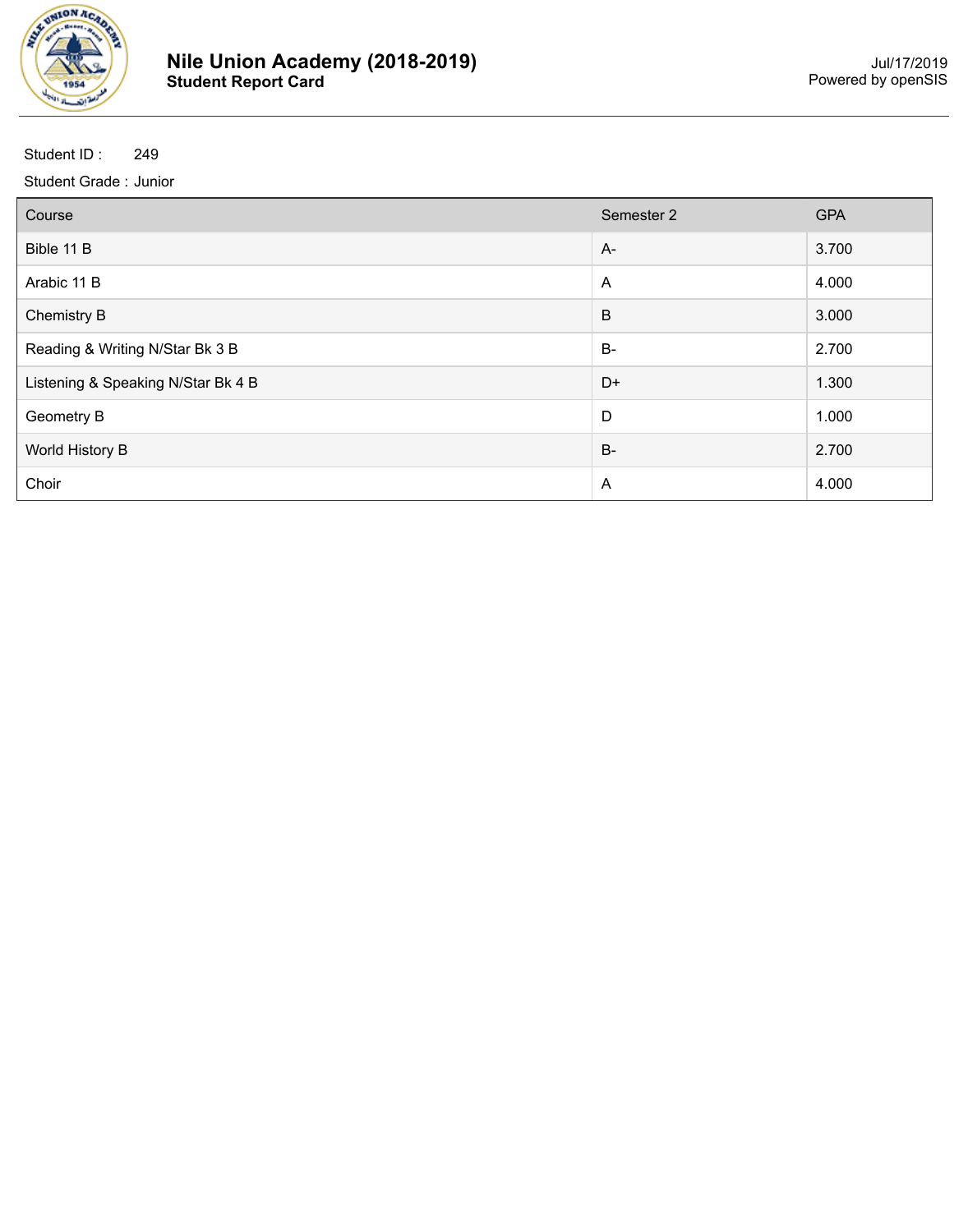

| Course                             | Semester 2     | <b>GPA</b>  |
|------------------------------------|----------------|-------------|
| Bible 11 B                         | B              | 3.000       |
| <b>Physical Science B</b>          | $\mathsf{C}$   | 2.000       |
| Reading & Writing N/Star Bk 4 B    | $A -$          | 3.700       |
| Listening & Speaking N/Star Bk 5 B | A-             | 3.700       |
| <b>Geometry B</b>                  | $C-$           | 1.700       |
| World History B                    | $A -$          | 3.700       |
| Choir                              | $\overline{A}$ | 4.000       |
| <b>Basic Arabic II B</b>           | F              | $\mathbf 0$ |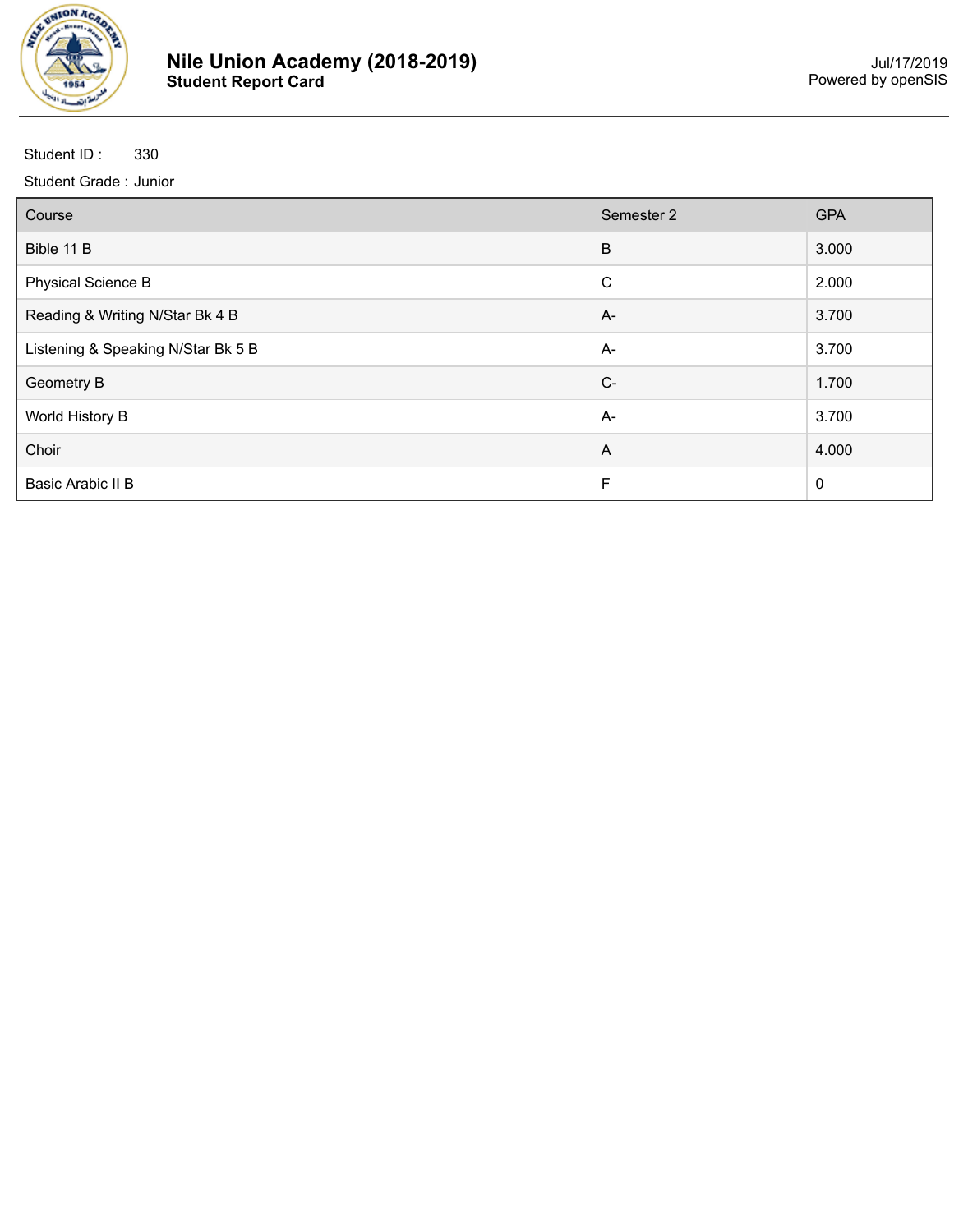

| Course                             | Semester 2 | <b>GPA</b>  |
|------------------------------------|------------|-------------|
| Bible 11 B                         | B          | 3.000       |
| <b>Physical Science B</b>          | D-         | 0.700       |
| Reading & Writing N/Star Bk 4 B    | $C-$       | 1.700       |
| Listening & Speaking N/Star Bk 5 B | $B+$       | 3.300       |
| <b>Basic Geometry B</b>            | D+         | 1.300       |
| World History B                    | $B -$      | 2.700       |
| Choir                              | $A -$      | 3.700       |
| Basic Arabic II B                  | F          | $\mathbf 0$ |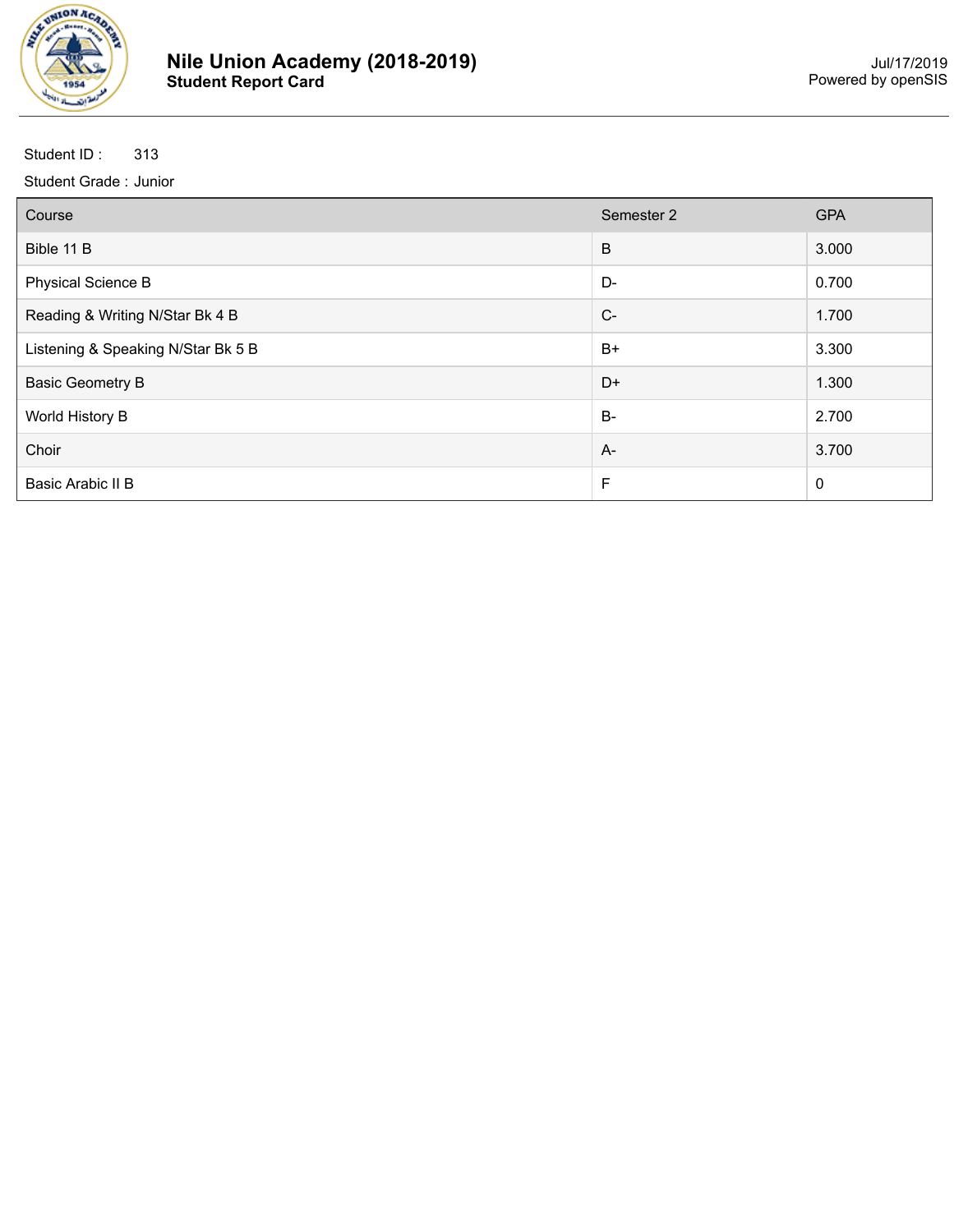

| Course                             | Semester 2     | <b>GPA</b>       |
|------------------------------------|----------------|------------------|
| Bible 11 B                         | B              | 3.000            |
| <b>Physical Science B</b>          | D              | 1.000            |
| Reading & Writing N/Star Bk 3 B    | D+             | 1.300            |
| Listening & Speaking N/Star Bk 4 B | $A -$          | 3.700            |
| <b>Basic Geometry B</b>            | $C-$           | 1.700            |
| World History B                    | $C-$           | 1.700            |
| Choir                              | $\overline{A}$ | 4.000            |
| Basic Arabic II B                  | F              | $\boldsymbol{0}$ |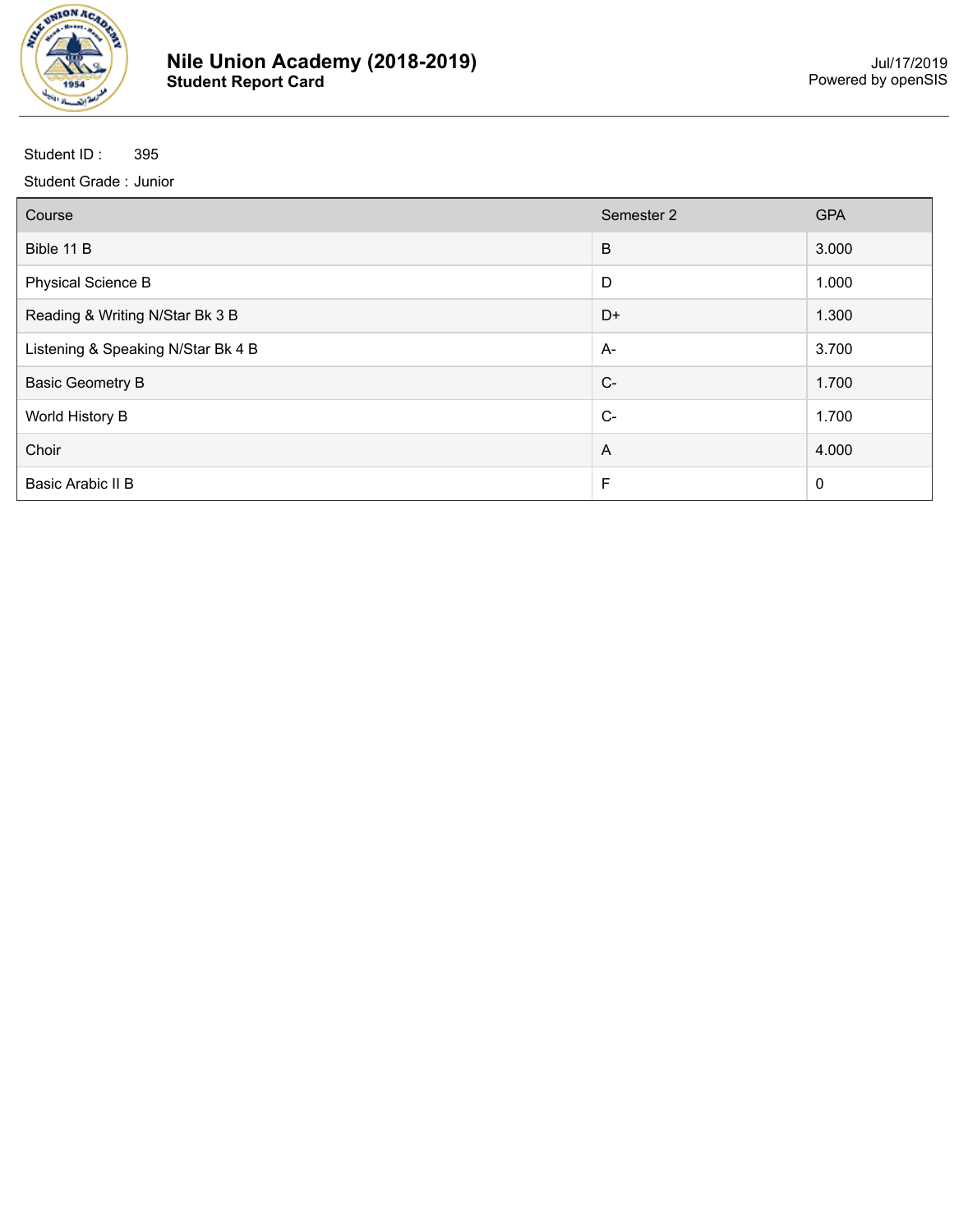

| Course                             | Semester 2  | <b>GPA</b>  |
|------------------------------------|-------------|-------------|
| Bible 11 B                         | $B -$       | 2.700       |
| <b>Physical Science B</b>          | D-          | 0.700       |
| Reading & Writing N/Star Bk 3 B    | F           | $\mathbf 0$ |
| Listening & Speaking N/Star Bk 3 B | $\mathsf C$ | 2.000       |
| <b>Basic Geometry B</b>            | $C-$        | 1.700       |
| World History B                    | B           | 3.000       |
| Basic Algebra 1 B                  | $C-$        | 1.700       |
| Art                                | A           | 4.000       |